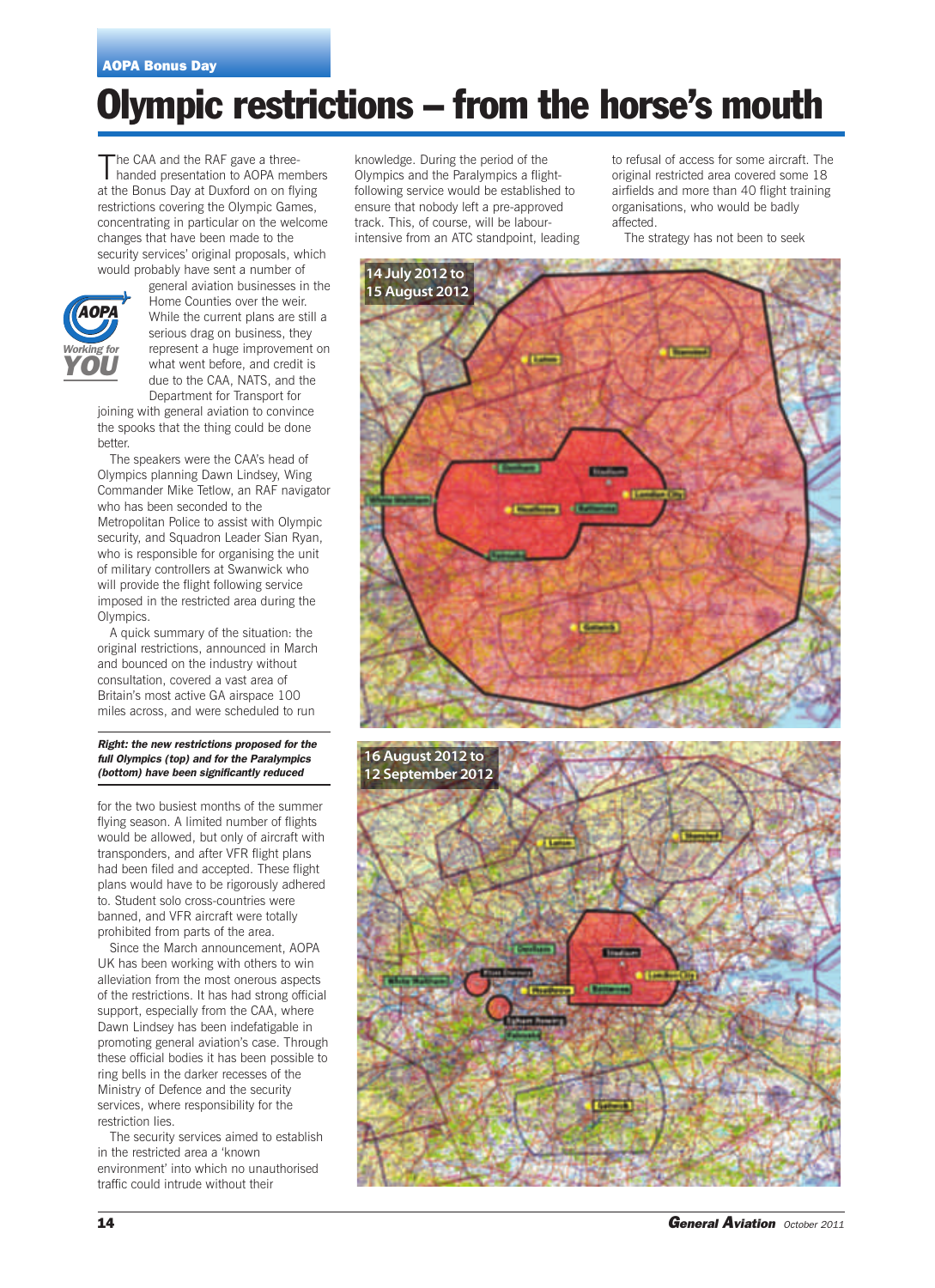

alleviation on the grounds that the restrictions were overkill; there was never any possibility that MI5 would respond to general aviation pilots' protests that we knew more about their business than they did. Instead, the thrust has been to demonstrate that important adjustments could be made without compromising security at the Games. Counter-proposals have been made in detail for specific changes in small areas to enhance the ability of local pilots to go about their business as normal.

As a result of this lobbying, the government announced a series of important amendments which went a long way towards meeting AOPA's goals. Most importantly, the main restrictions will now

last for only one month rather than two – from 14 July to 15 August 2012, while less onerous restrictions will cover the period of the Paralympics from 16 August to 12 September. In addition, the restricted area has been shaved in some parts, and a list of concessions have been made to cover specific problems around individual flying sites. Airfields like Booker which lie within three miles of the boundary of the restricted area can apply for exemptions to allow traffic to come and go at will, using agreed routes. The ban on student solo cross-countries has been lifted, and arrangements have been made for airfields in the prohibited area at the centre of the restricted zone – affected airfields include Denham, Fairoaks and White Waltham, as



#### *Left: Dawn Lindsey shows the Olympic restriction chart, which will be given away with new half mils*

well as Battersea Heliport – to stay in business.

The edge of the restricted zone has been shaved in some areas to accommodate local traffic concerns. But in other areas the security services are immovable. The transponder requirement will not be changed which is bad news for those whose aircraft have no transponders, like the microlight school at North Weald. Representations were made to allow such slow-moving traffic to fly without SSR, but it became clear that the spooks are not just concerned about terrorist attacks – they will consider the intrusion of a paraglider flown by a publicity-seeker in a batman outfit to be a serious breach of security.

A dedicated group of military air traffic controllers will be established, using civilian equipment, to provide a flightfollowing service for a maximum of 120 aircraft an hour in the restricted zone. Circuit traffic is exempt from the requirement to file flight plans and will not count towards the 120 aircraft limit – but they'll still have to have transponders. While it was originally stipulated that VFR flight plans would have to be filed via AFPEx, and promises were made that the unwieldy system would be upgraded to be more user-friendly, it has now been agreed that other systems can be used. Flight plans must be filed between 24 and two hours before take-off. Flight plans will have to include accurate timings and waypoints, including those for entering and leaving the restricted zone. Pilots will receive an acceptance message and an approval number which will have to be quoted on first contact with ATC. Special arrangements are being made for essential pipeline and powerline patrols, which were not catered for in the original plans.

## **Flesh on bones**

The CAA and RAF team put the flesh on these bones. Dawn Lindsey began by saying that a proposal to follow the Olympic torch relay with a 'moving RAT' had been discussed and discarded as unworkable. Apart from the main restricted and prohibited areas, there would be RATs of short duration covering Olympic venues outside London, such as major football stadia; there will also be some oddities like a RAT at Hadleigh Farm near Southend, where the mountain biking will take place. These will be activated as normal by notam. A restricted area up to 3,000 feet will cover the sailing at Weymouth for the

*Left: restriction covering the sailing at Weymouth will stretch up to 3,000 feet*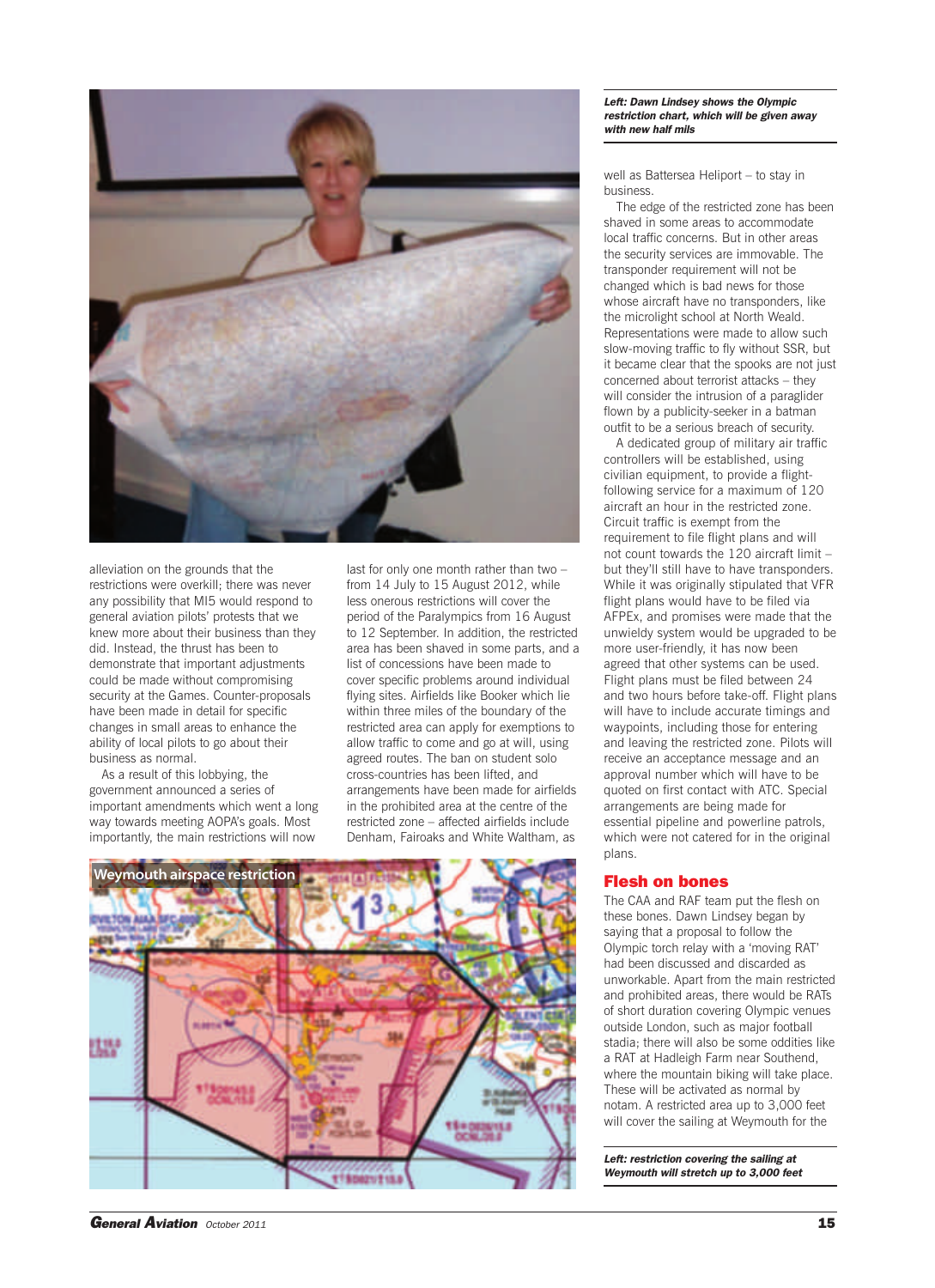#### **AOPA Bonus Day**

entire duration of the Games.

They're going to have a test run of the flight planning system on November 12th (this date may change). You can get involved by filing a plan for a flight you don't intend to make on that day – the main point is to test how long it takes Atlas Control, the Olympics ATC system, to process the flight plans and to point up any glitches in the procedure, but if you don't file flight plans often, it's a great way of testing your own system. Because the test is being run on a training and development platform at NATS in Swanwick, you'll only be able to file (for



understands.

The CAA is producing a special chart covering the restrictions, and while they've made a start on it, it's far from finalised. A copy of the current draft has been left

with Martin Robinson. The CAA has a dedicated budget to cover communications and has hired a contractor who was involved in the Sydney Olympics, so all will be explained!

### **The RAF view**

*Working for YOU*

> Here Mike Tetlow picked up the baton. As well as having flown in Phantoms and Torndo F3s, Wing Commander Tetlow is a GA pilot who flies the Chipmunk and Citabria, as well as a glider pilot – all of which gives him an excellent understanding of GA's position on the Olympic restrictions, and an ability to

speak to the spooks with authority on what was proportionate. The aim, he said, was to create a 'known traffic environment' where any unknown infringer could be identified and dealt with in good time. There had been much discussion over the size and shape of the restricted zone. "While the restricted area looks very big at 90 knots, it is much smaller in a Challenger at 400 knots, which has to be taken into account," he said.

He warned that extra restrictions may be imposed at any time if there was deemed to be an increase in the level of threat. "We don't plan to do that, but we could do it if the need arose."

Explaining individual changes to the prohibited area, he said that general aviation flights would be able to use a portion of the Class A airspace at the south west corner of the Heathrow Zone under a Role 18 exemption, outside a line drawn across the prohibited zone from the Ockham VOR to the Woodley NDB. This was to give VFR traffic to bypass Farnborough to the north-east during the air show.

No aircraft will be allowed into the prohibited zone (broadly the Heathrow Class A and the London City Class D, with a few add-ons and take-offs) unless they've undergone crew, baggage and passenger screening. There will be certain exemptions for White Waltham, Denham,

*Olympic team: Wing Cdr Mike Tetlow, Sqn Ldr Sian Ryan and Dawn Lindsey*



Fairoaks and Battersea Heliport.

Each airfield will have its own squawk, which aircraft in the circuit will use. Aircraft coming out, having got an acceptance number for their flight plan, will be given a discrete squawk. Transponders are required, but Mode A is acceptable. Arrangements had been made for non-transponder aircraft to leave the zone in formation with transponderequipped planes; 'in formation', he said, did not mean a few feet off the wingtip, but within about a mile.

Wing Commander Tetlow made no bones about the fact that there was limited capacity in the restricted zone, and if you didn't have an acceptance number you couldn't presume you could fly just because you'd filed a flight plan. But there were many more desks, and many more bodies, available than had originally been planned, and they would work hard to see that demand equalled supply.

Airfields within three miles of the restricted zone boundary had individual arrangements whereby their traffic could leave and enter the zone by the most expeditious route without contact with Atlas Control; there included Old Warden, Duxford and Fowlmere, Earls Colne and Headcorn. No flight plans or transponders would be required for this traffic, but pilots would obviously have to be aware of the approach pattern. Farm strips within three miles of the boundary can have similar concessions, but they must apply for them – they can't simply presume they can fly. Deadline for applications is March 12th, but the quicker you apply, the better.

While the ban on solo students had been lifted, instructors would be answerable for their conduct in the zone – there's a special responsibility to ensure that the student knows exactly what he or she must do.

### **Follow me**

Wing Commander Tetlow had a few very interesting things to say about interceptions. He showed a slide of a Eurofighter at high alpha and remarked that this is probably what an infringer in a light aircraft would see as the fighter attempted to slow down to keep pace. He had sent two of these after a PA28 that flew into a royal birthday RAT, an interesting experience for the Piper pilot. Interception procedures would be printed in the margin of the special chart that is being produced of the restricted area; might be a good idea to brush up on them now. Initial contact would be attempted by radio – the RAF is currently working up some 'intercept scripts' – and failing that the fighter might waggle its wings in a 'follow me' gesture; then they have what they call the 'knife-edge' manoeuvre in which they present their underside with all its weaponry to the infringer…

Squadron Leader Sian Ryan normally